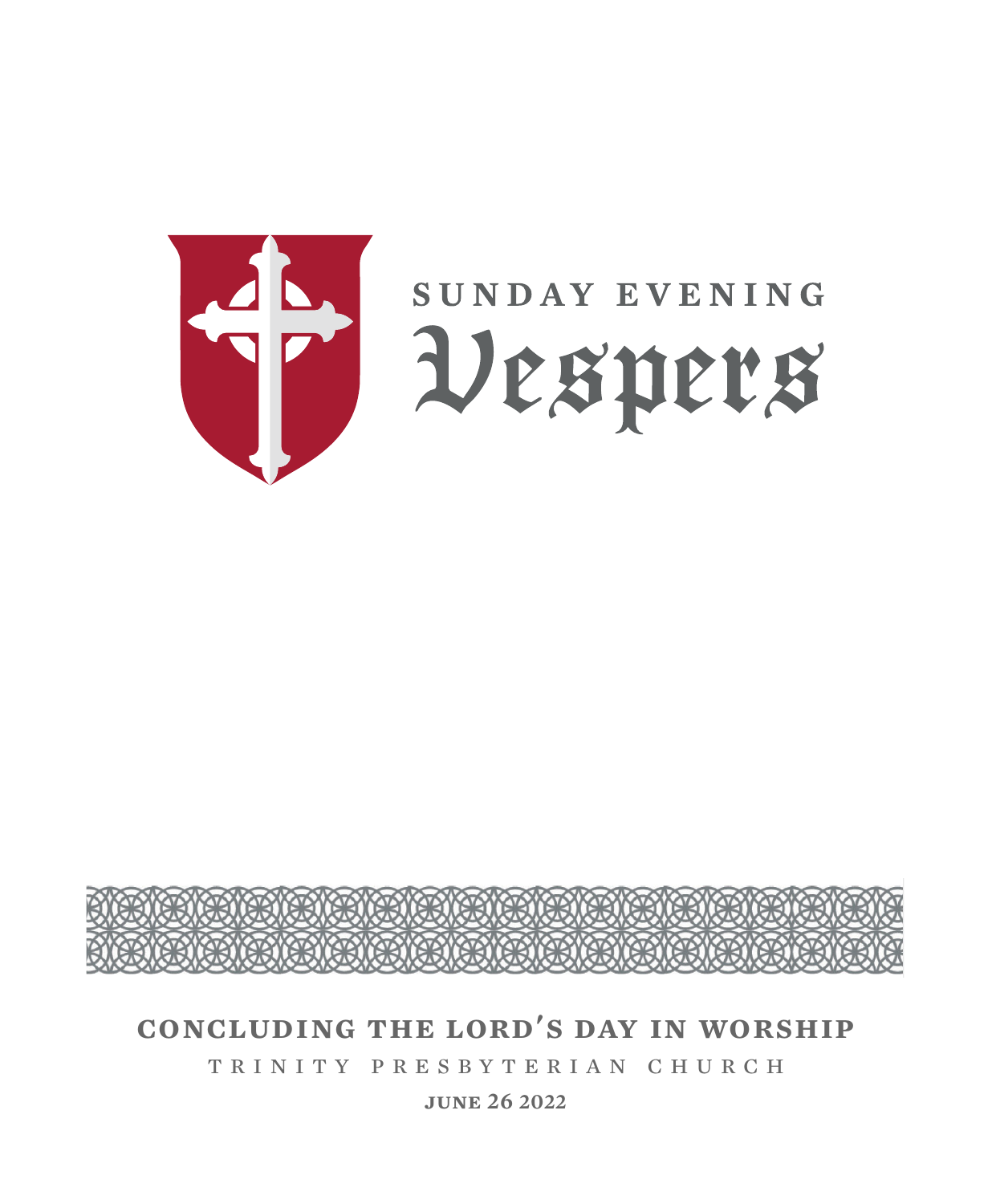# Lord's Map Vespers

**EVENING WORSHIP AT 6:00 P.M.** 

### **evening vesper Meditation**

*Almighty God, we give You thanks for surrounding us, as daylight fades, with the brightness of vesper light; and we implore You in Your great mercy that, as You enfold us with the radiance of Your light, so You would shine into our hearts the brightness of Your Holy Spirit; through Jesus Christ our Lord dispel the darkness of our hearts, that by Your brightness we may know You to be the true God and Eternal Light, living and reigning forever and ever. Amen.*



# Prelude

# Call to Worship Psalm 9:1-2

I will give thanks to the LORD with my whole heart; I will recount all of Your wonderful deeds. I will be glad and exult in You; I will sing praise to Your Name, O Most High.

Hymn *Oh, Give Thanks to the Lord (see page 6)*

# Responsive Reading Psalm 29:3-11

| Minister: Give thanks to the LORD, for He is good, |
|----------------------------------------------------|
| People: for His steadfast love endures forever.    |
| Minister: Give thanks to the God of gods,          |
| People: for His steadfast love endures forever.    |
| Minister: Give thanks to the Lord of lords,        |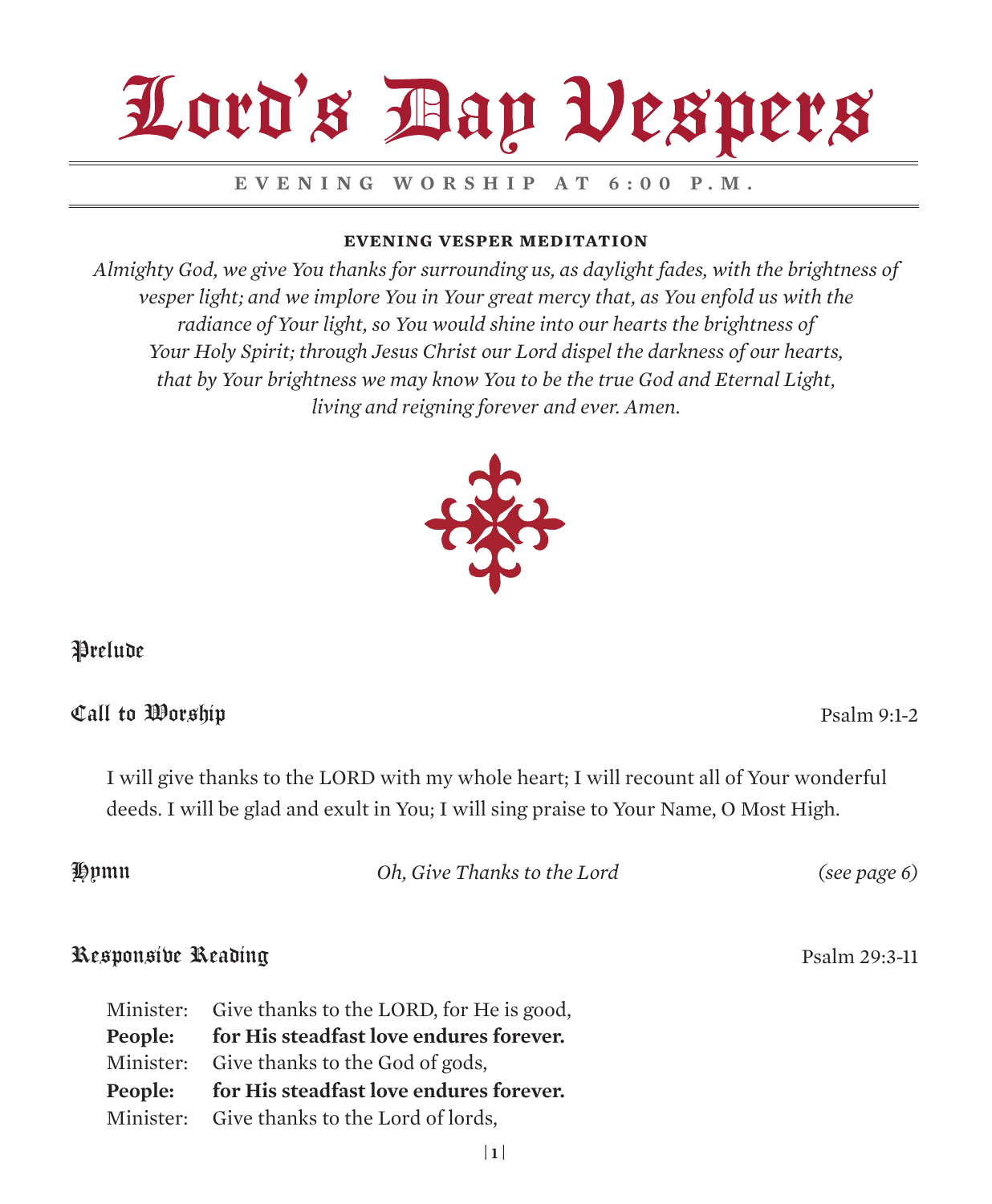| People:   | for His steadfast love endures forever;           |
|-----------|---------------------------------------------------|
| Minister: | to Him Who alone does great wonders,              |
| People:   | for His steadfast love endures forever;           |
| Minister: | to Him Who by understanding made the heavens,     |
| People:   | for His steadfast love endures forever;           |
| Minister: | to Him Who spread out the Earth above the waters, |
| People:   | for His steadfast love endures forever;           |
| Minister: | to Him Who made the great lights,                 |
| People:   | for His steadfast love endures forever;           |
| Minister: | the sun to rule over the day,                     |
| People:   | for His steadfast love endures forever;           |
| Minister: | the moon and stars to rule over the night,        |
| People:   | for His steadfast love endures forever;           |
| Minister: | Give thanks to the God of Heaven,                 |
| People:   | for His steadfast love endures forever.           |
|           |                                                   |

# Evening Prayer

### Corporate Prayer

**O Lord, support us all the day long, until the shadows lengthen and the evening comes, the busy world is hushed, the fever of life is over, and our work is done. Then in Your mercy grant us a safe lodging, a holy rest, peace at last and rest in Him, Who saved us, our Lord Jesus Christ. Amen.**

Hymn *Come to Jesus (Rest in Him) (see page 7)*

*At the last stanza of "Come to Jesus (Rest in Him)," children are dismissed to attend their classes.*

### Evening Scripture Lesson Ezekiel 36:25-27

 I will sprinkle clean water on you, and you shall be clean from all your uncleannesses, and from all your idols I will cleanse you. 26 And I will give you a new heart, and a new spirit I will put within you. And I will remove the heart of stone from your flesh and give you a heart of flesh. 27 And I will put My Spirit within you, and cause you to walk in My statutes and be careful to obey My rules.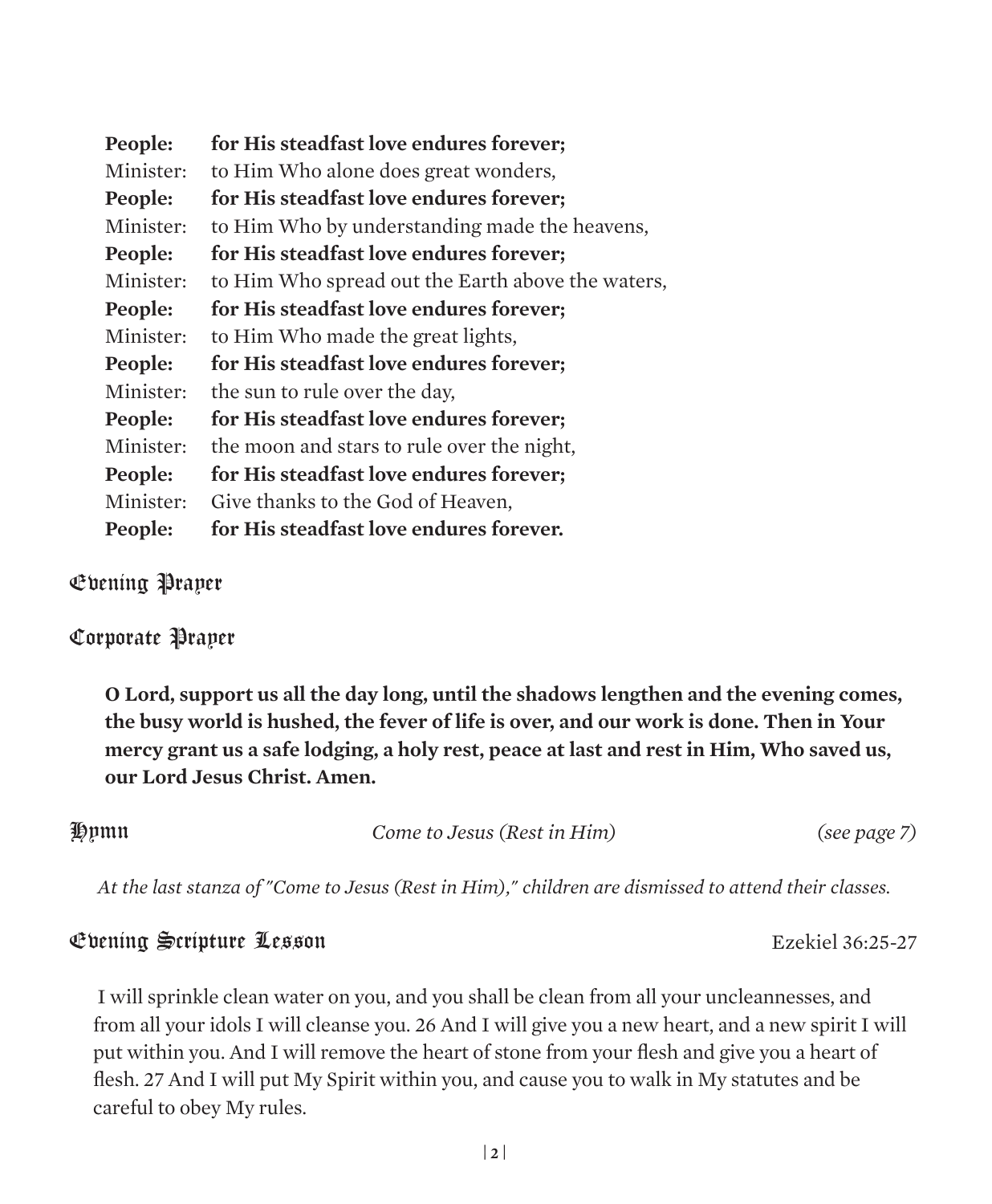# Homily **I WILL PUT MY SPIRIT WITHIN YOU** Dr. Frank Ellis

Ezekiel 36:25-27



*Sermon Notes*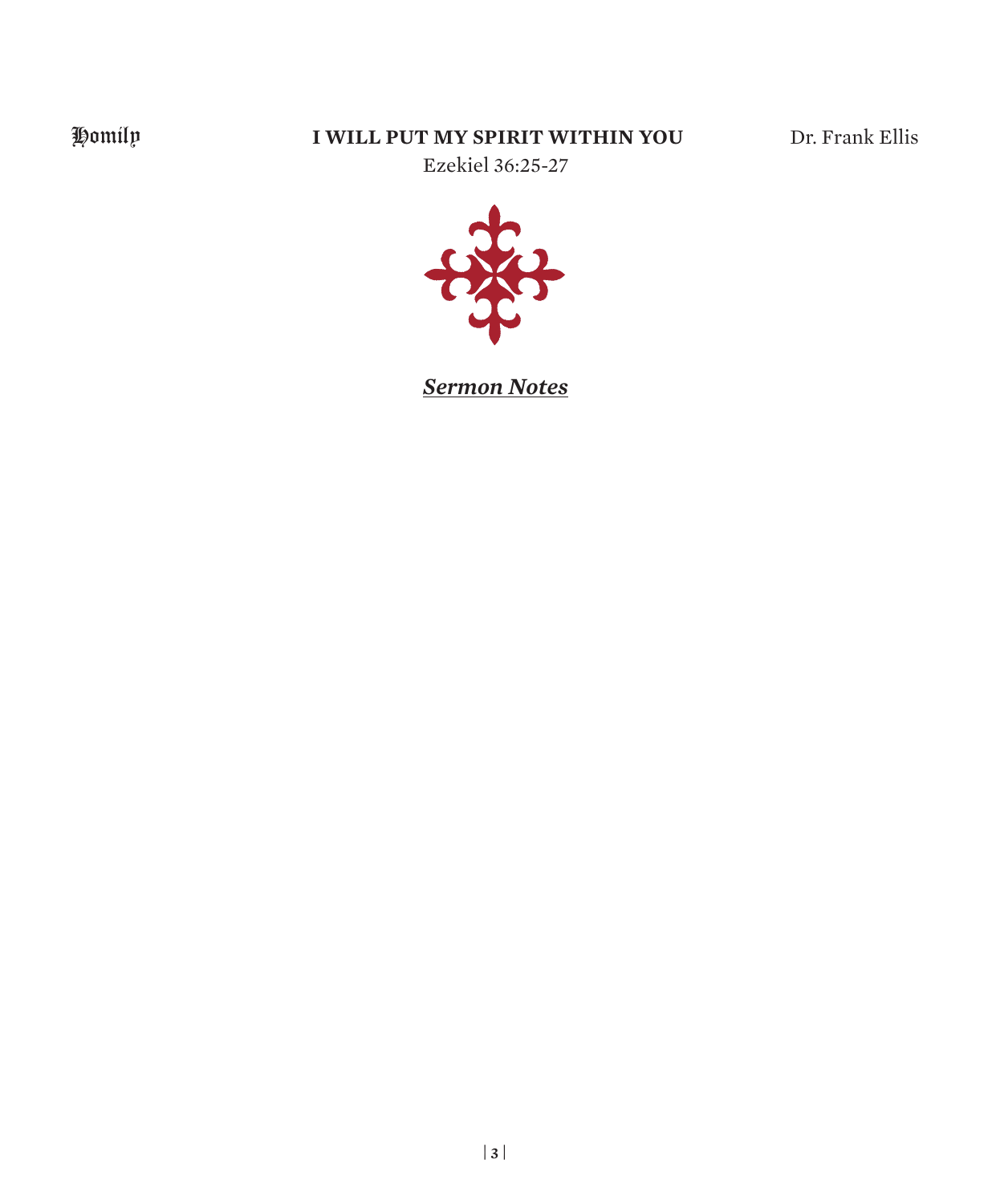Prayer

The Hymn of Preparation *The Lord, Our God Is Good (see page 8)*

# The Lord's Supper

# Invitation to and the Fencing of the Table

*Participation requires your reverence and attention, discernment of the Lord's Body, a clear understanding of the meaning of the Lord's Supper, meditation on Christ's suffering and death, self-judgment, sorrow for sin, desire for Christ, feeding on Him in faith, trusting in Him, rejoicing in His love, giving thanks for His grace, renewal of your covenant with God and commitment to Christ, and your special love to all Christians.*

# Confession of Our Faith The Nicene Creed

**We believe in one God, the Father Almighty, Maker of Heaven and earth, and of all things visible and invisible. And in one Lord Jesus Christ, the only-begotten Son of God, begotten of His Father before all worlds, God of God, Light of Light, very God of very God, begotten, not made, being of one substance with the Father, by Whom all things were made; Who for us and for our salvation came down from Heaven; and was incarnate by the Holy Spirit of the Virgin Mary, and was made man; and was crucified also for us under Pontius Pilate; He suffered and was buried; and the third day He rose again according to the Scriptures; and ascended into Heaven; and is seated at the right hand of the Father; and He shall come again, with glory, to judge both the living and the dead; Whose kingdom shall have no end. And we believe in the Holy Ghost; the Lord and Giver of life; Who proceeds from the Father and the Son; Who with the Father and the Son together is worshiped and glorified; Who spoke by the prophets; and we believe in one holy catholic and apostolic church; we acknowledge one baptism for the remission of sins; and we look for the resurrection of the dead; and the life of the world to come. Amen.**

Prayer of Humble Access

Words of Institution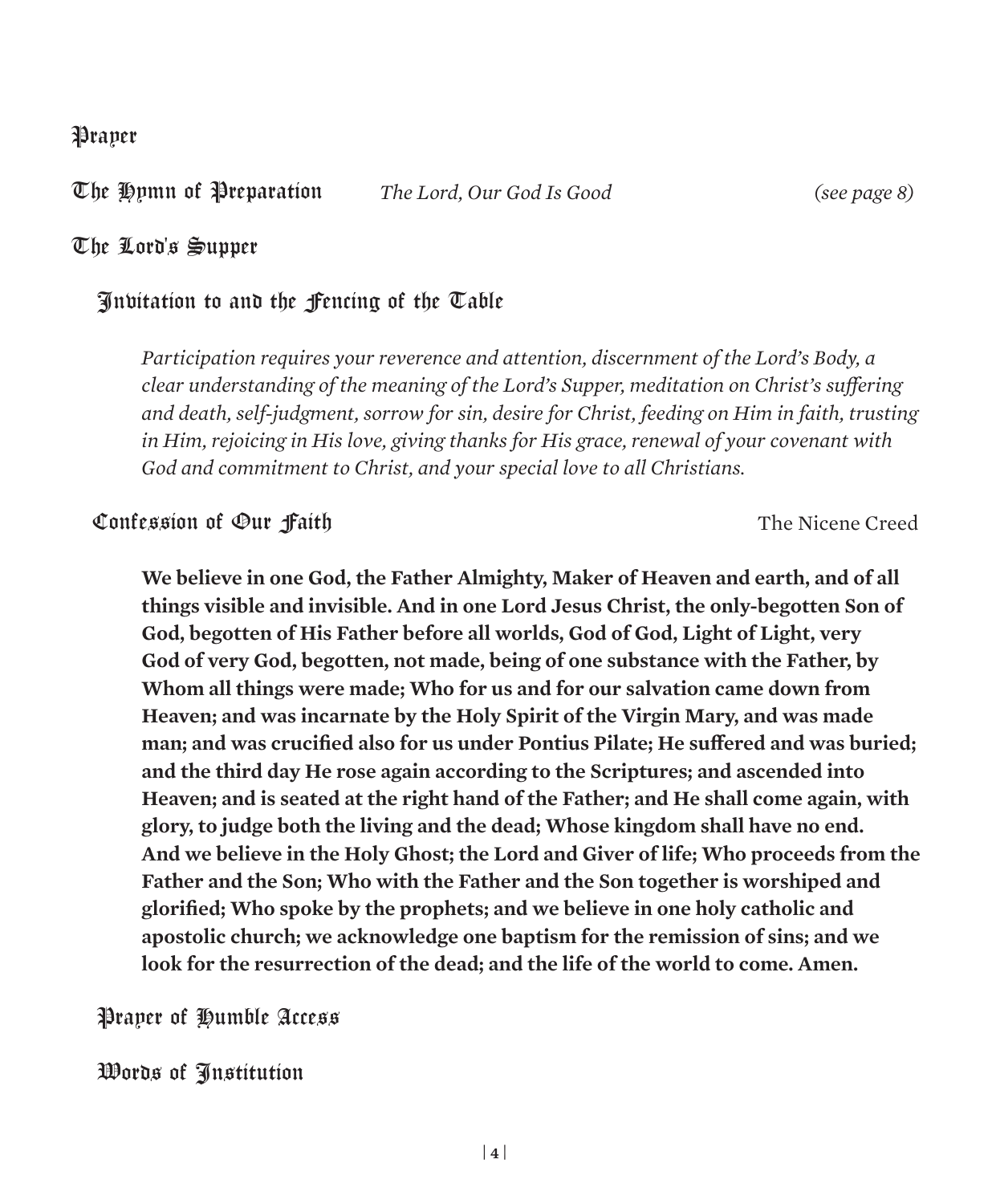Serving of the Meal

The Prayer of Thanksgiving

Hymn *Christ Our Hope in Life and Death (see page 9)*

Benediction

Congregational Response *Christ Our Hope in Life and Death (Chorus)*

O Sing Hallelujah! Our hope springs eternal; O sing Hallelujah! Now and ever we confess Christ our hope in life and death.

Postlude

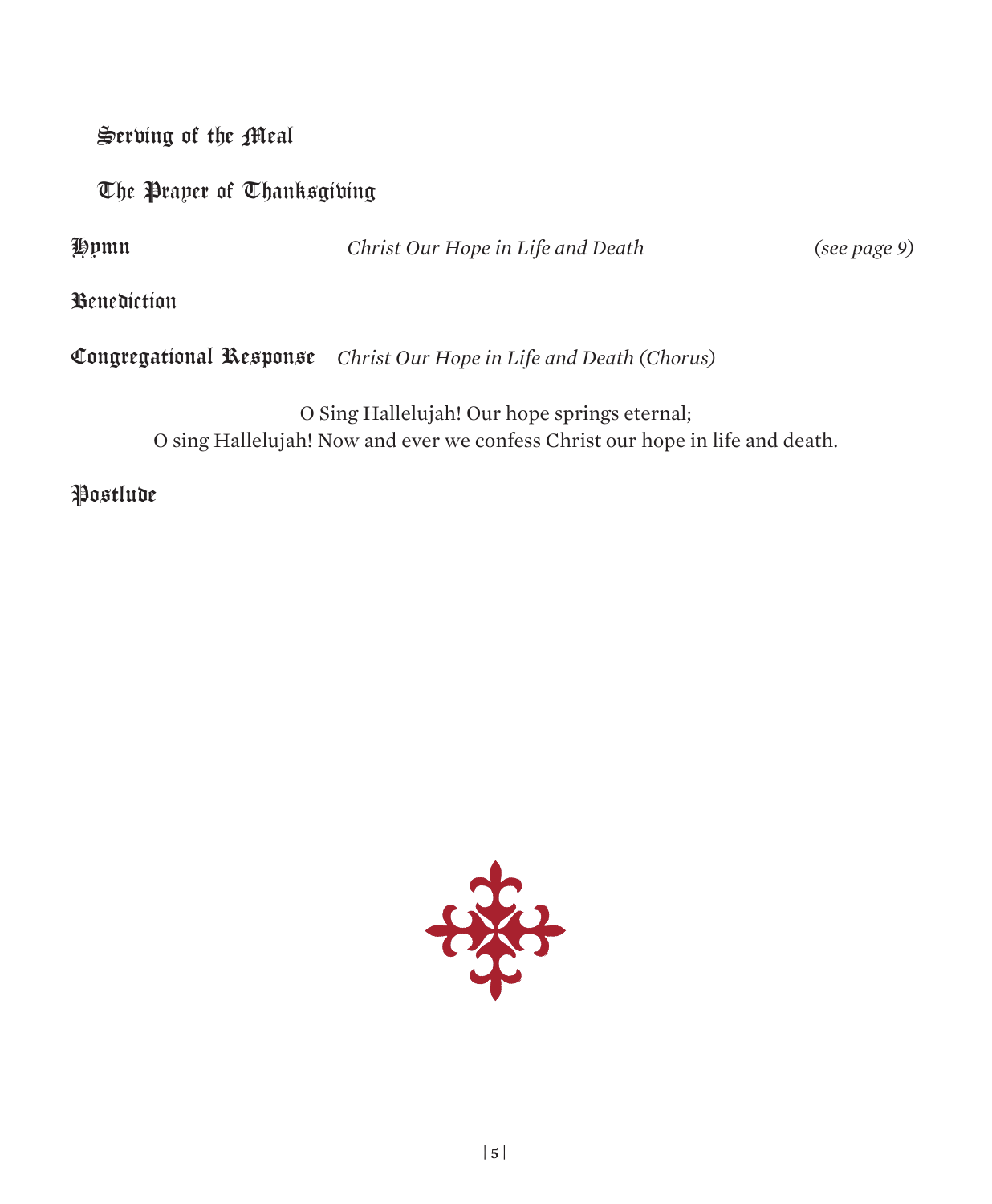# Oh, Give Thanks! (Psalm 107)

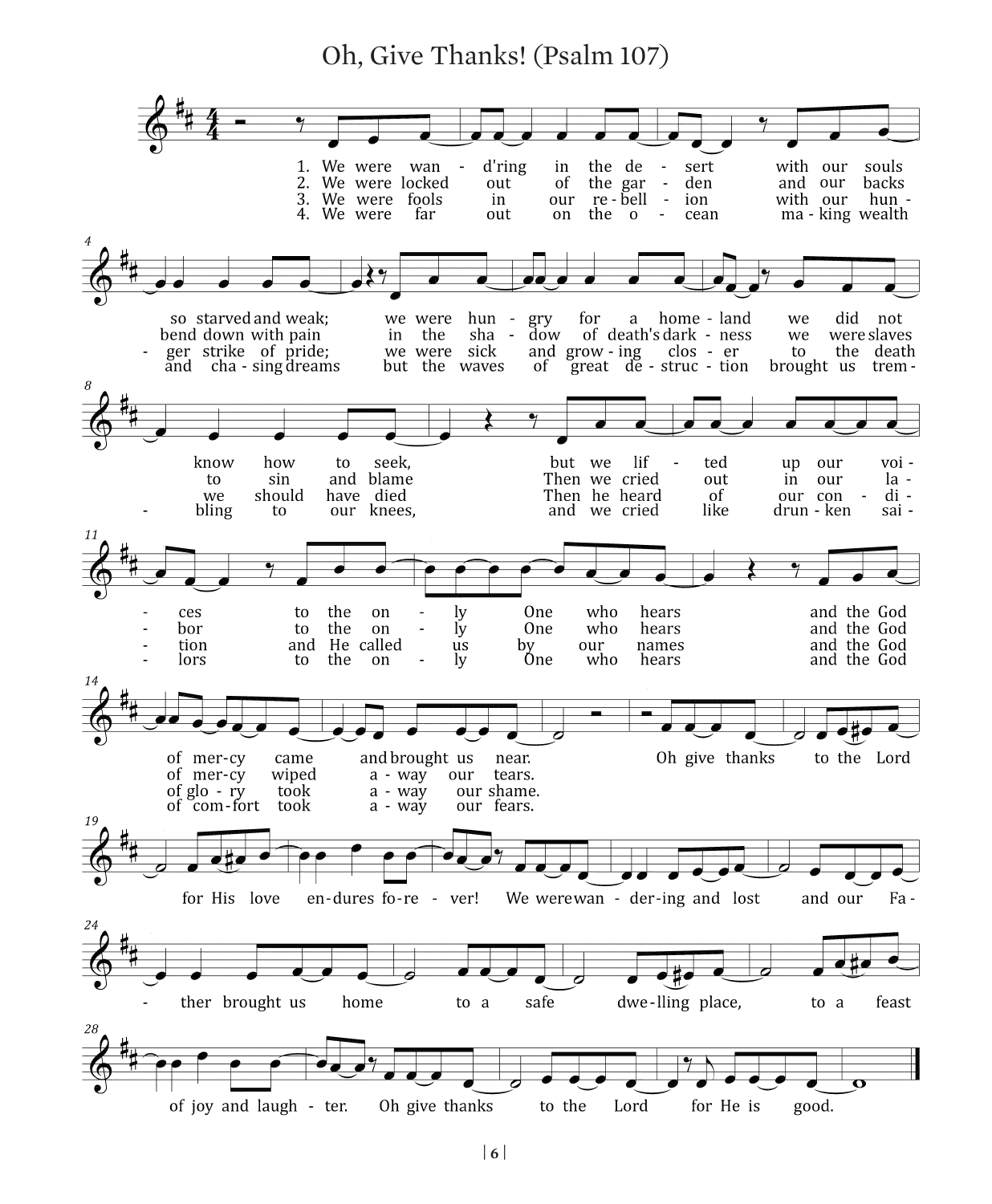Come to Jesus (Rest in Him)

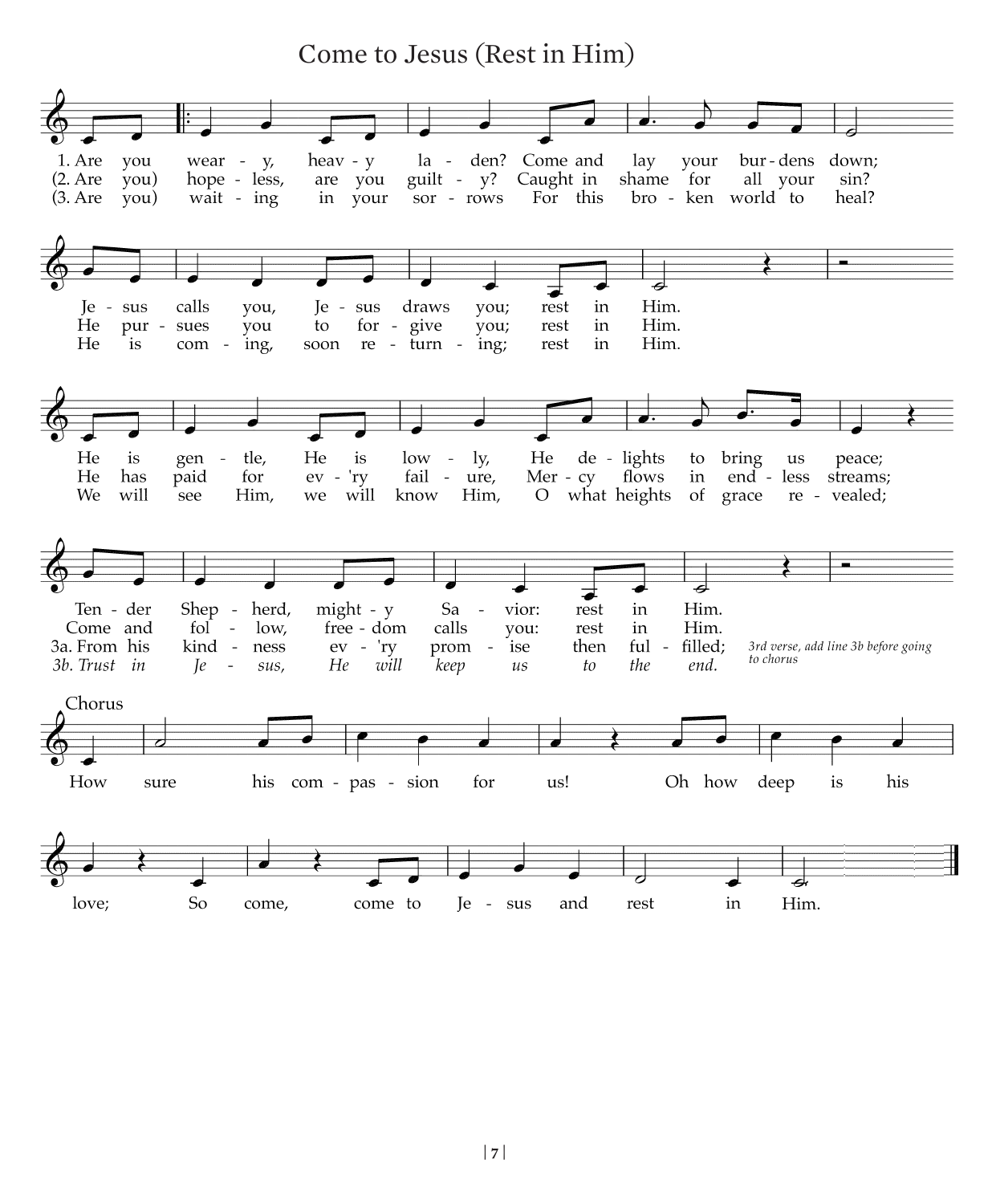The Lord, Our God, Is Good

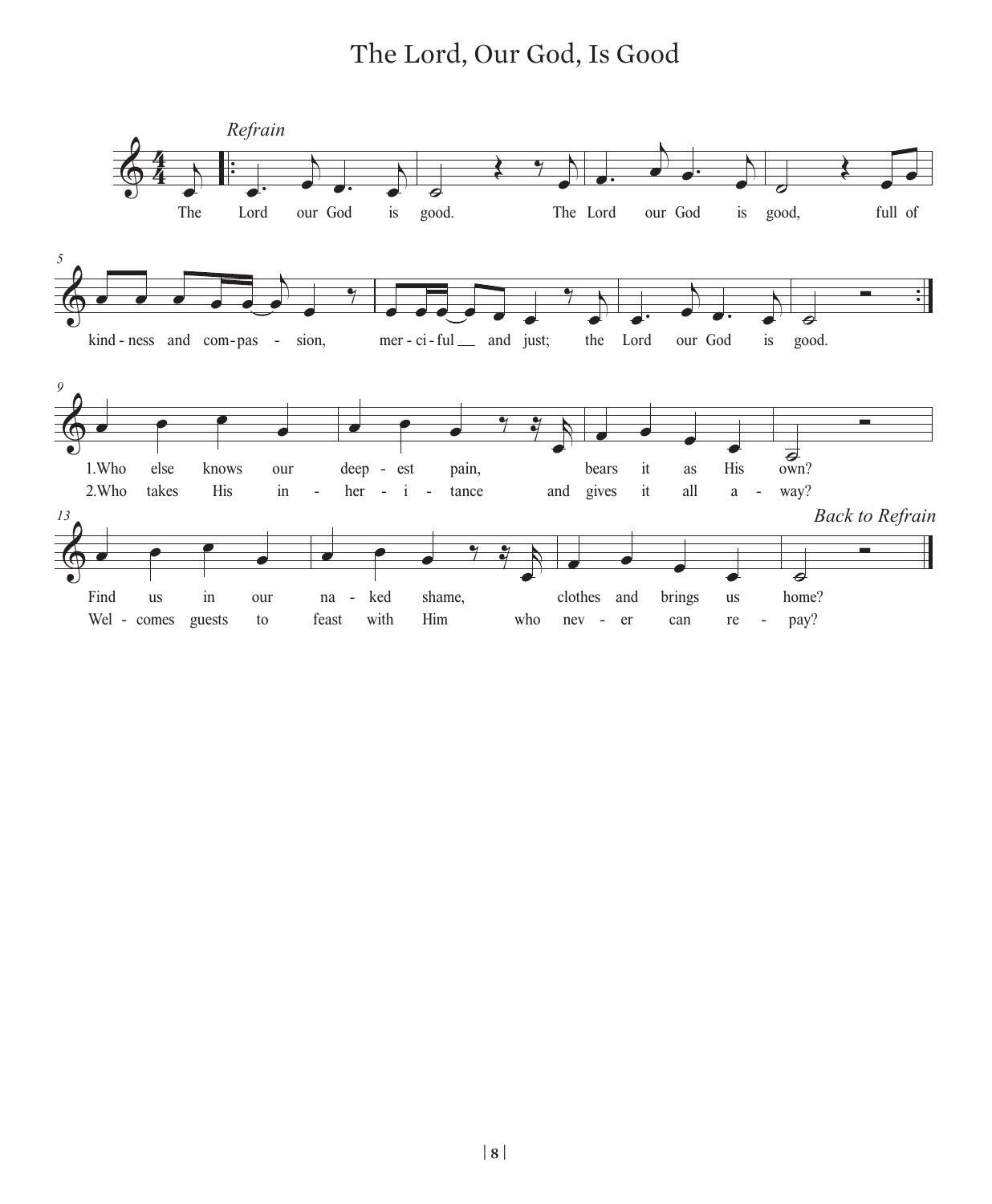# **CHRIST OUR HOPE IN LIFE AND DEATH**

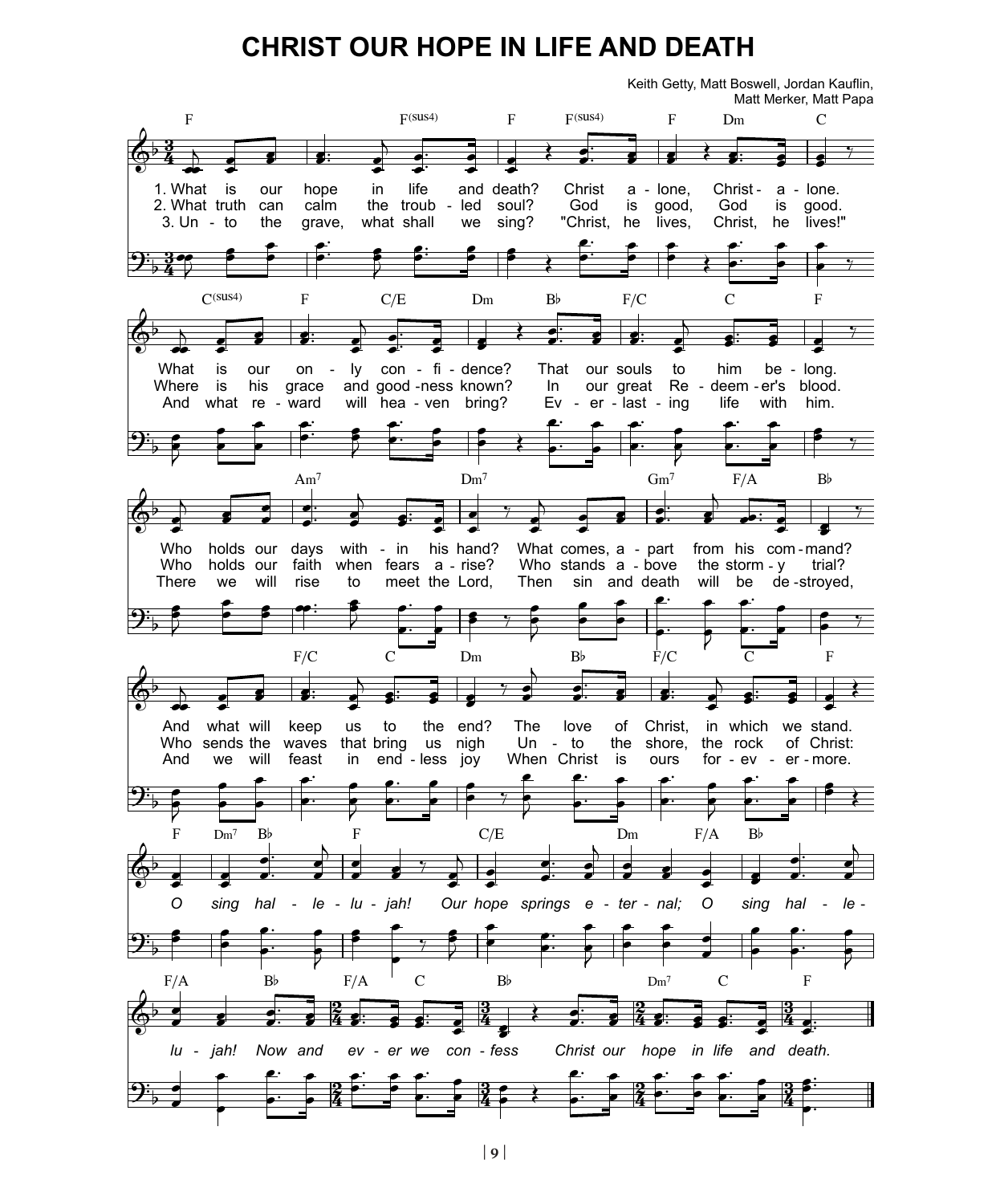### **Making a Joyful Noise**

Devotional Thoughts on Congregational Singing

*Let God speak directly to His people through the Scriptures, and let His people respond with grateful songs of praise.* –Martin Luther

### **Commanded to Sing- What and How We Sing**

We have much creative freedom in our music and in our songs, which is magnificently displayed in the diversity of sounds and styles expressed in the Church all over the world. But the Bible is more specific about what we should sing.

*Let the Word of Christ dwell in you richly, teaching and admonishing one another in all wisdom, singing psalms and hymns and spiritual songs, with thankfulness in your hearts to God.* (Colossians 3:16).

One of the ways the Word of Jesus can dwell in us richly is for us to sing it to one another. Fundamentally, we are to sing about God, revealed in Christ and supremely in His suffering and His glory. The songs we sing should not brush along the surface, or pluck phrases out of context, or focus exclusively on ourselves, or describe Jesus in a way His Word does not (or even worse in contradiction to His Word). If you are singing as a member of the assembly of the saints, then don't just sing, but think. What are you singing? How does it point you to Jesus as He reveals Himself in His Word? Which lines in the lyrics flood you with joy because they move you to consider Christ afresh, and how will you sing them to others and back to yourself this week?

The Colossians passage above also speaks to how we sing. We are not to sing with a begrudging heart – "I sing because I must" – but rather "with thankfulness in your hearts to God." We sing because He is marvelous. It is impossible to sing what you are excited about in your spirit and grateful for in your heart in a way that is tepid, tentative, and withdrawn. Deeply felt thankfulness produces a sound from our voices that is robust and enthusiastic. So, as we obey the command to sing, we are (or should be) unleashing a congregational sound of conviction. If we aren't, our children or visitors looking on have every right to question whether what we are singing is truly important to us.

Liberally taken from *Sing!, How Worship Transforms Your Life, Family and Church*, by Keith and Kristyn Getty, Chapter 2, pp 16-19.